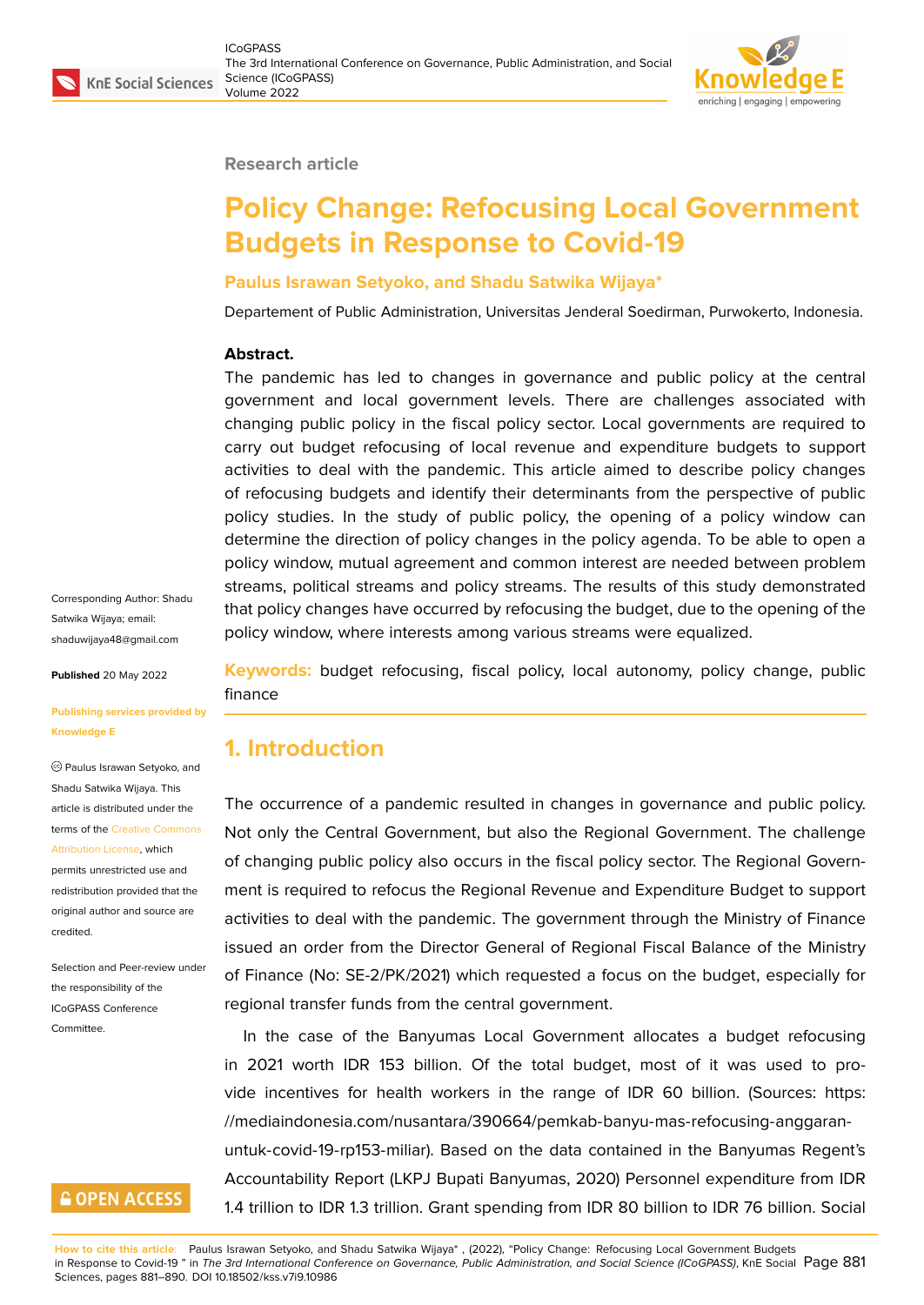**KnE Social Sciences** 



assistance spending from IDR 24 billion to IDR 11 billion. Expenditure for revenue sharing from IDR 30 billion to IDR 26 billion. Spending financial aid to the village government from IDR 651 billion to IDR 114 billion. Unexpected spending from IDR 3 billion to IDR 102 billion. The budget is refocused into: (a) handling health during the pandemic; (b) handling the economic impact of a pandemic and (c) providing a social safety net in a pandemic.

Therefore, the problem raised in this article is how the process of changing the policy of budget transfer (refocusing) on the Regional Revenue and Expenditure Budget to support activities to handle the pandemic occurs. For this reason, this article aims to describe the occurrence of policy changes and identify the determinants of changes in the policy of refocusing the Regional Revenue and Expenditure Budget to support pandemic handling.

Public policy can be broadly described as the relationship of a government unit with its environment (1). Public policy is a reflection of the public administration's response to changes in the ecology of public administration (2–4). Public policies are made by authorized stakeholders, known as policy actors (1,5–8). Policy actors as described by Knoepfel (9) are those who are inside and outside the policy system, who make, are involved and are affected by a policy. Public policy is made in a political process (8,10,11). Therefore, political priorities are one of the most important elements in the policy agenda, even political interests are not only at the policy agenda stage but also penetrate the formulation, implementation and evaluation stages. This shows that the public policy process does have a vulnerability to contain the hidden interests of the political priorities of certain groups. Public officials who have high credibility and integrity are needed in this regard, because the role and behavior of public managers (in this case decision makers) become an important variable that determines public policy tendencies (12).

Decisions made by public actors are not always effective in solving public problems, because of bounded rationality (13–15). The theory states that every human being has limited rationality or has limitations in absorbing information and understanding the development of social problems, so that decisions made by humans are not perfect. Thus, it is very possible that a policy has been made and then made changes due to the imperfection of the previous policy which is the result of the limited ability or rationality of the individual maker in reading unexpected conditions. Therefore, a policy change is needed to improve the previous policy.

In the study of public policy, changes in public policy can occur if there is a common interest among policy actors (16–19). There are coalitions of interests among policy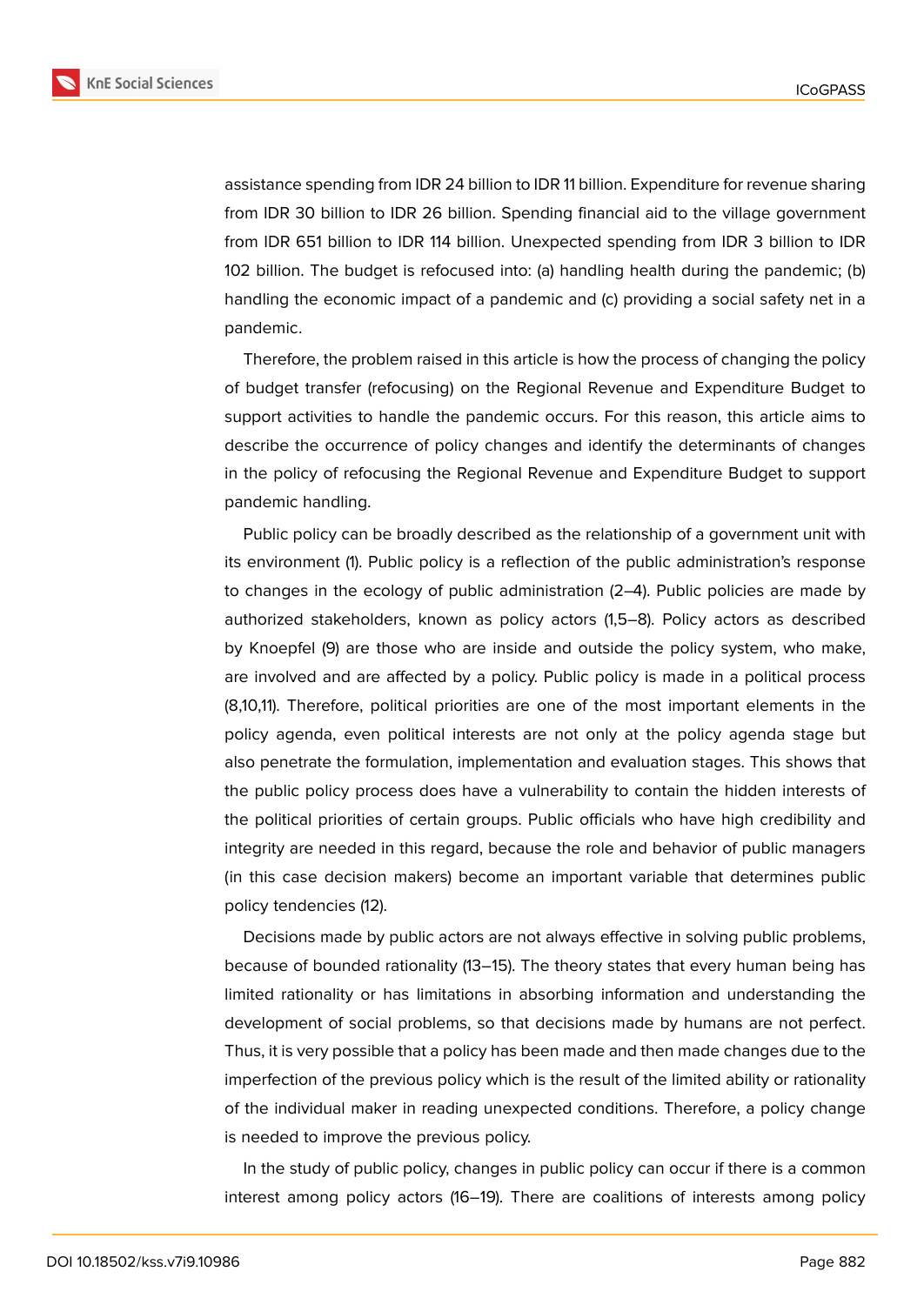**KnE Social Sciences** 



actors that bring new directions to a public policy (17–22). There is a process of deliberation and a change of opinion among public policy actors, thus forming a new agreement in a public policy (23–26). The conditions under which new agreements are formed can be known as the opening of the policy window (27–32). The opening of the policy window can determine the direction of policy changes in the policy agenda (28,33–35). To be able to open a policy window, it takes a common view and meeting of interests between problem streams, political actors and policy actors (9,29,32,36,37).

The policy window is an opportunity for the proponents or initiators of policy proposals to promote issues, interests or to encourage public attention to the specific problems they raise (29,32,35). Policy entrepreneurs as parties who bridge the interests between multiple streams, must be able to prepare conditions that bring interests between multiple streams well to realize the goals and interests of each of them (multiple streams) when the policy window opens (38–40). Then, the three streams, namely the problem stream, policy stream and political stream with different interests, can unite to carry a common interest in a mutual agreement (27,31,33,41). The opening of the policy window marks the formation of a new agreement for policy changes. The policy window can be formed when problems are identified, solutions to problems can be developed, there is a political change that makes it have the momentum for policy change (30,32). According to Kingdon (29,32), a policy window opens when: (a) There is a new public issue/public affairs; (b) There has been a change in the administration or parliament; (c) There is a change in the mainstream and national mood; (d) There are unpredictable conditions. Otherwise, the policy window closes when: (a) the public/public affairs issue has been resolved; (b) public opinion and people think it will not be a serious problem anywhere; (c) The crisis has passed; (d) No single alternative has emerged

### **2. method**

This Study aims to describe refocusing local government budget for handling the pandemic through the public policy perspective. The method used in this study is qualitative approach (42). Data collection using Focus Group Discussion(43) and equipped with data mining techniques for social science (44). Research instrument using FDG Guide and data checklist. The informants came from the elements of bureaucrat, politician and policy NGOs. Data analysis uses interactive analysis (45). The focus of the study includes the following aspects: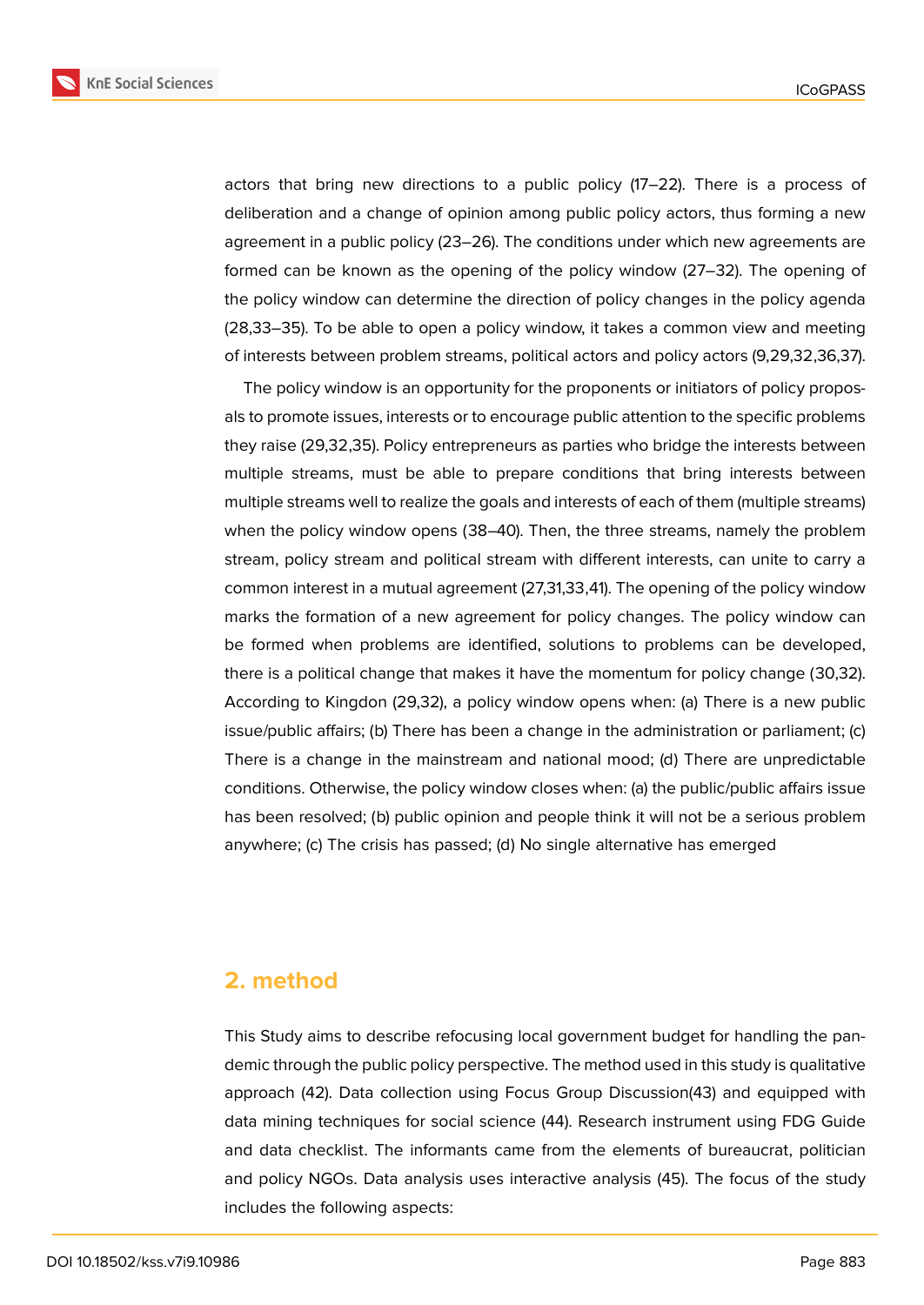

Table 1: Focus of Study.

Sources: adaptation from Kingdon (29,32).

The data that has been collected, then analyzed by the following method (1) organize and prepare the data that was collected; (2) Read and look at the data; (3) Coding data; (4) the description stage; (5) Represented; (6) Interpretation (46).

# **3. Results and Discussion**

The purpose of this article is to describe the occurrence of policy changes and identify the determinants of the change in the policy of refocusing the local government revenue and expenditure budget to support pandemic handling activities, from the perspective of public policy studies. In public policy theories, policy changes can occur if there is an agreement between policy-making stakeholders (11). Refocusing local government revenue and expenditure budgets to support pandemic handling activities is a form of policy change. The focus of the budget, which was originally allocated to various sectors, was refocused on one point, namely handling the pandemic. According to Kingdon (29,32,35), Policy change can only be implemented if policy actors can find a common understanding. Policy actors involved in a policy change consist of multiple streams (28,29,32,34).

#### **3.1. Multiple-Streams**

Multiple streams in changing the policy of refocusing the local government revenue and expenditure budget to support pandemic handling activities, including: (a) Problem Stream; (b) Policy Stream; (c) Politics Stream.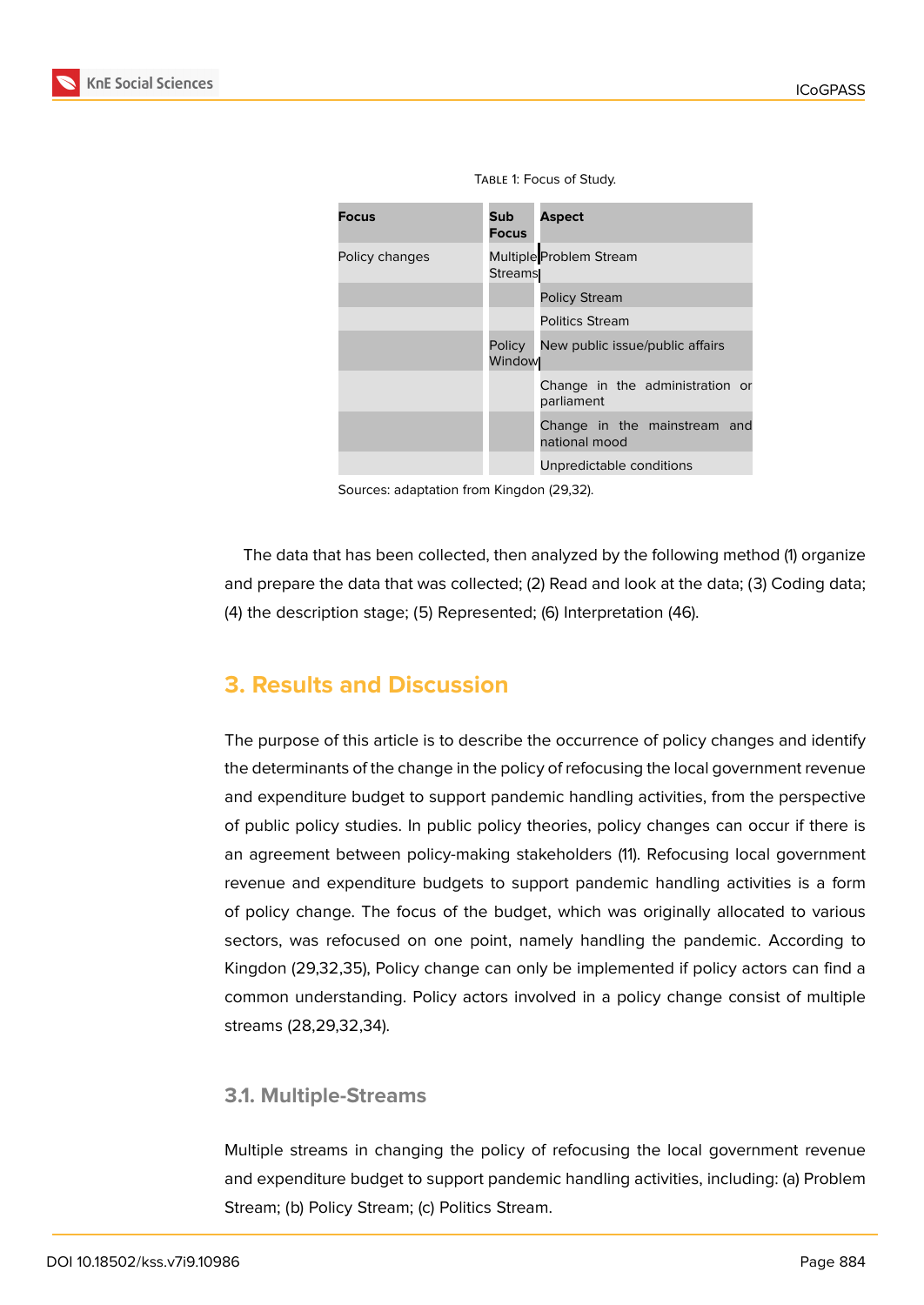| Aspect                 | Description                                                                                                                                                                  |
|------------------------|------------------------------------------------------------------------------------------------------------------------------------------------------------------------------|
| <b>Problem Stream</b>  | People, Academics, Businessman, NGOs, CSOs.                                                                                                                                  |
| <b>Policy Stream</b>   | Administration and Bureaucrats in the field<br>of Health, Social Affairs, Economy, Manpower,<br>Tourism, Police, Local Government, Village Gov-<br>ernment and Intelligence. |
| <b>Politics Stream</b> | Politician, Senator, Diplomat, International Political<br>Agent                                                                                                              |

| TABLE 2: Multiple Streams Refocusing The Local Government Budget. |  |
|-------------------------------------------------------------------|--|
|-------------------------------------------------------------------|--|

Problem Stream arises with increasing attention to a problem as a result of a major event. The occurrence of a pandemic made People, Academics, Businessmen, NGOs, CSOs together urge the government to be able to handle and resolve the pandemic. Other than that, Politics Stream It also arises as a result of public pressure to resolve the pandemic, because after all politicians will view public pressure as being used as a political interest to pressure the government to resolve the pandemic. In the end, the government in the policy stream also has a similar understanding with other streams. Policy Stream who consisting of administration and bureaucrats, have the task of dealing with the pandemic because they are the government of the people's choice.

#### **3.2. Policy Window Has Opened**

| <b>Aspect</b>        | <b>Description</b>                                                                                                                                                                                                                                                                                         |
|----------------------|------------------------------------------------------------------------------------------------------------------------------------------------------------------------------------------------------------------------------------------------------------------------------------------------------------|
| issue/public affairs | There is a new public There was a pandemic which became a<br>central issue and problem for everyone.                                                                                                                                                                                                       |
| parliament           | There has been a change A new form of administration is needed to<br>in the administration or handle the pandemic, namely an administra-<br>tive structure consisting of cross government<br>agencies and public organizations, even the<br>private sector in collective action to handle<br>the pandemic. |
| mood                 | There is a change in the The emergence of public demands to imme-<br>mainstream and national diately overcome and resolve the pandemic                                                                                                                                                                     |
| conditions           | There are unpredictable A pandemic is an unpredictable event, so<br>policy changes are needed                                                                                                                                                                                                              |

Table 3: Identification of sThe Aspects That Policy Window Open.

Based on the result, local government budget refocusing as policy changes can occur if there is a common interest among policy actors (16–19). In the context of refocusing regional budgets, there has been a change in interests among policy actors, namely all policy actors agree that the handling of the pandemic needs special attention and refocusing is carried out for it. Policy actors then form coalitions to encourage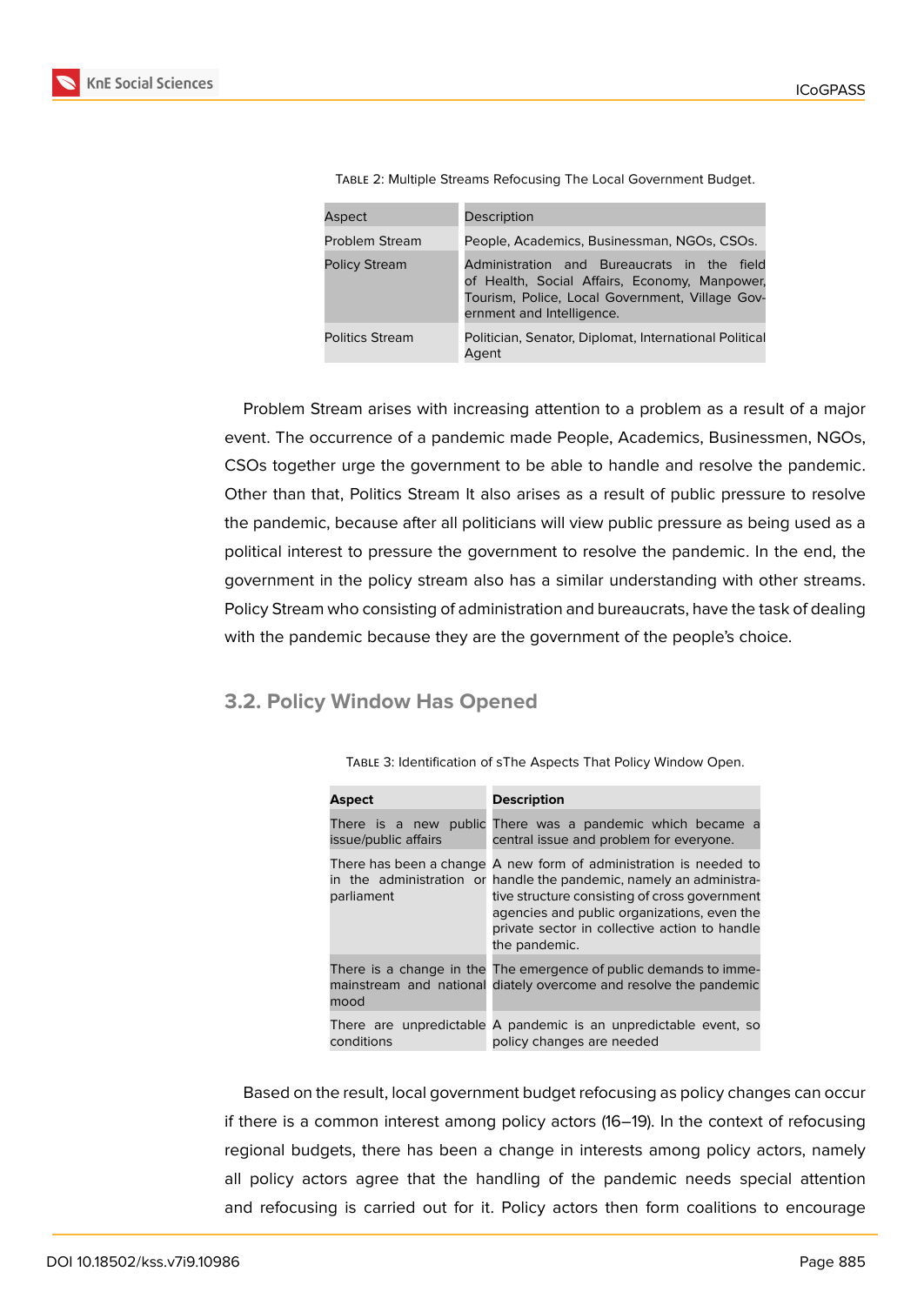| Aspect                | <b>Description</b>                                                                                                                              |
|-----------------------|-------------------------------------------------------------------------------------------------------------------------------------------------|
|                       | The public/public affairs This didn't happen, because the pandemic is<br>issue has been resolved still ongoing and there is no resolution       |
| ous problem anywhere  | Public opinion and people This didn't happen, because people actually<br>think it will not be a seri-thought the pandemic was a serious problem |
| The crisis has passed | This didn't happen, because the pandemic is<br>still ongoing                                                                                    |
| emerged.              | No single alternative has This didn't happen, because there are<br>various alternative policies that can be taken                               |

Table 4: Identification of The Aspects That Policy Window closes.

the government to refocus local budgets, this is understandable because there are coalitions of interests among policy actors that bring new directions to a public policy (17–22). In the context of refocusing regional budgets, there is a process of deliberation and a change of opinion among public policy actors about important issues about the pandemic, this shows that policy actors have been able to form new agreements in public policy, (23–26). The conditions under which new agreements are formed can be known as the opening of the policy window (27–31).

Based on the identification results contained in the table above, it can be seen that the policy window has been opened. Because, the facts show that the regional budget has been refocused from what was originally for development to handling the pandemic. The opening of the policy window can determine the direction of policy changes in the policy agenda (28,33–35). To be able to open a policy window, it takes a common view and meeting of interests between problem streams, political actors and policy actors (9,29,36,37). The policy window is an opportunity for the proponents or initiators of policy proposals to promote issues, interests or to encourage public attention to the specific problems they raise (29,35). Policy entrepreneurs as parties who bridge the interests between multiple streams, in this case by the government, to prepare conditions that bring interests between multiple streams well to realize the goals and interests of each of them (multiple streams) when there is a budget refocusing at the same time the policy window opens (38–40). Then, the three streams, namely the problem stream, policy stream and political stream with different interests, can unite to carry a common interest in a mutual agreement (27,31,33,41).

#### **4. Conclusions**

The budget policy has been changed to deal with the pandemic, this shows that there has been a change in policy, especially in the local government's fiscal policy.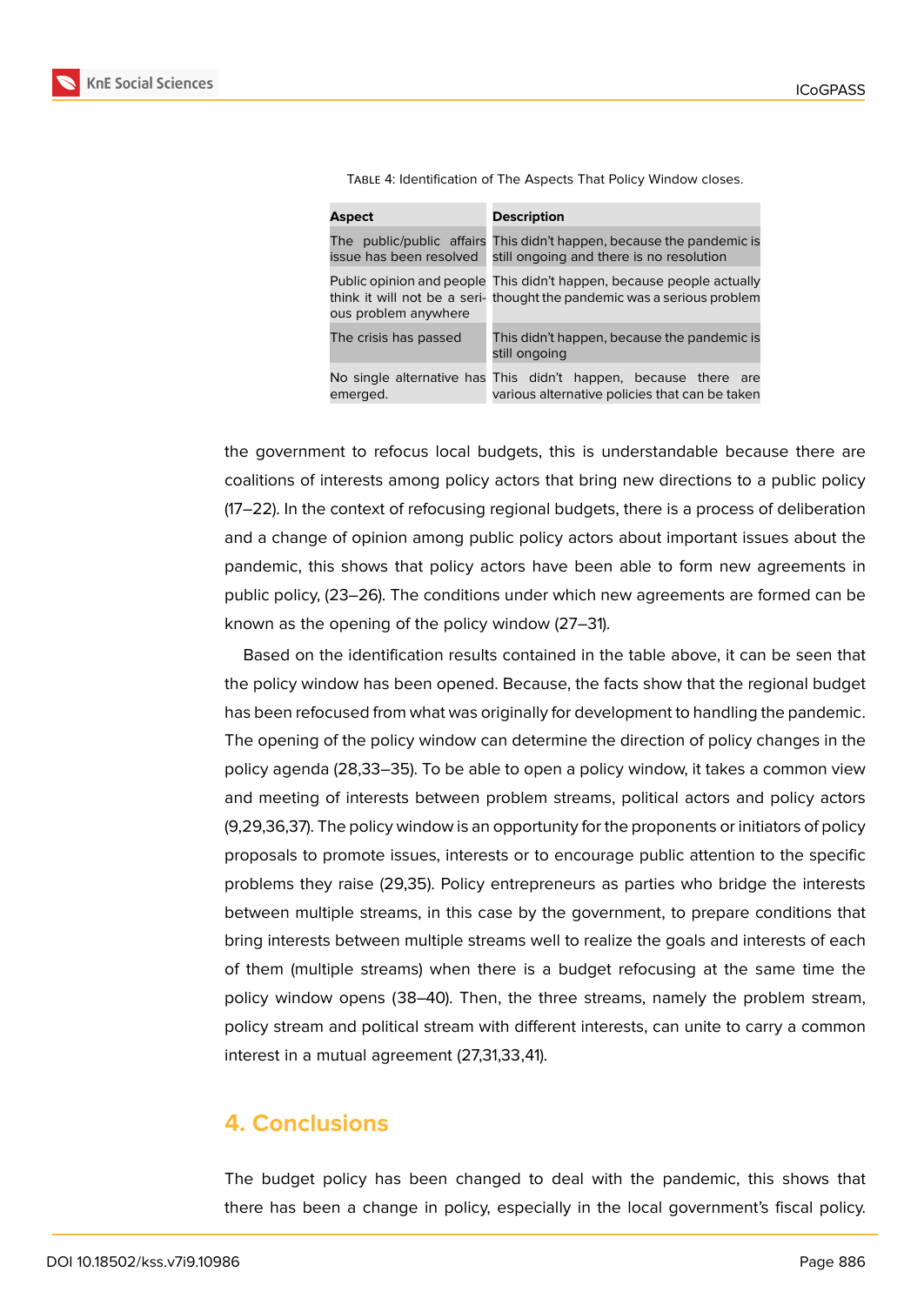**KnE Social Sciences** 



Policy change by refocusing budgets occurs because of the opening of the policy window, where interests among multiple streams can be unified. Mutual agreement and common interest have been formed between problem streams, political streams and policy streams, which view that: (a) There is a new public issue/public affairs, namely a pandemic; (b) There has been a change in the administration in handling the pandemic; (c) There is a change in the mainstream and national mood, namely the need to resolve the pandemic; and There are unpredictable conditions, namely the pandemic itself. The results of this study further strengthen the view that common interests will be able to bring about a change in policy. Which in the end this research also contributes to the strengthening of public policy studies, especially in the field of policy formulation.

## **References**

- [1] Smith KB, Larimer CW. The Public Policy Theory Primer. 3rd Editio. New York: Routledge; 2018. 288 p.
- [2] Cropf RA. The Political Ecology of Public Administration. In: American Public Administration. New York: Routledge; 2018. p. 97–128.
- [3] Gogu MC. Adaptive Management: From Ecology To Public Administration. Glob J Sociol Curr Issues. 2017;6(2):24–8.
- [4] Landau M, Riggs FW. The Ecology of Public Administration. Adm Sci Q. 1963;7(4):520–45.
- [5] Arara E, Fritzen S, Howlett M, Ramesh M, Wu X. Routledge Handbook of Public Policy. 1st Editio. London: Routledge; 2012. 546 p.
- [6] Botterill LC, Fenna A. Interrogating Public Policy Theory. Cheltenham: Edward Elgar; 2019. 208 p.
- [7] Peters BG, Pierre J. Handbook of Public Policy. Handbook of Public Policy. London: SAGE Publications Ltd; 2006. 1–512 p.
- [8] Hill M, Varone F. The Public Policy Process. New York: Routledge; 2016. 414 p.
- [9] Knoepfel P, Larrue C, Varone F, Hill M. Policy Actors. In: Public Policy Analysis. 2018. p. 39–62.
- [10] Birkland T. Models of the Policy Process. In: Rabin J, editor. Encyclopedia of Public Administration and Public Policy. Second Edi. New York: Marcel Dekker; 2007. p. 1260–3.
- [11] John P. Analyzing Public Policy. In: Analyzing Public Policy. New York: Routledge; 2020.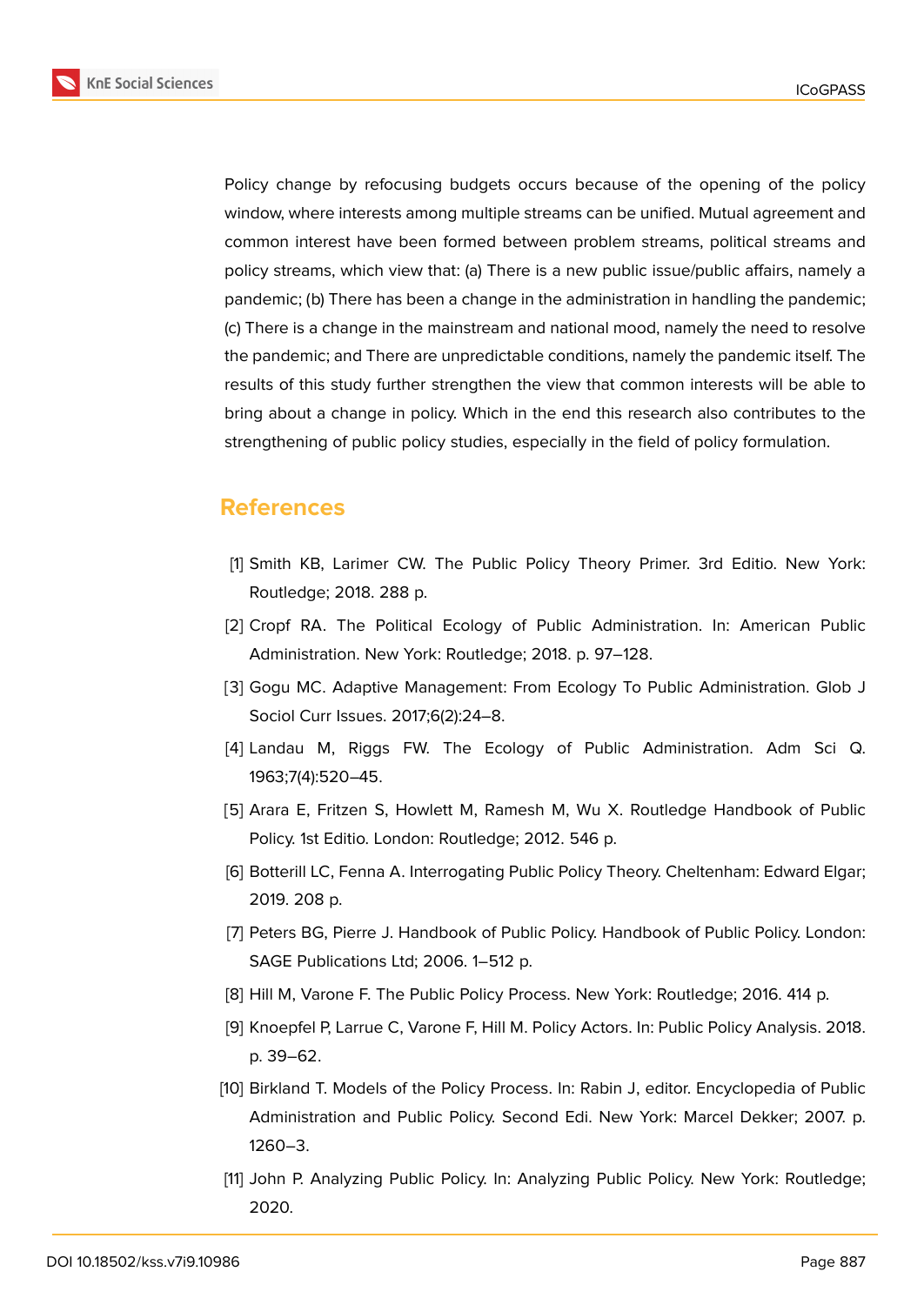

- [12] Howlett M, Walker RM. Public Managers in the Policy Process: More Evidence on the Missing Variable? Policy Stud J. 2012;40(2):211–33.
- [13] Velupillai KV. Models of Simon. Models of Simon. New York: Routledge; 2017. 199 p.
- [14] Rubinstein A. Modeling Bounded Rationality in Games. Modeling Bounded Rationality. Cambridge: The MIT Press; 2020.
- [15] Simon HA. Models of Bounded Rationality. Models of Bounded Rationality. Cambridge: The MIT Press; 1997.
- [16] Goddard A, Mkasiwa TA. New Public Management And Budgeting Practices in Tanzanian Central Government. J Account Emerg Econ. 2016;6(4):340–71.
- [17] Kim PS. Advocacy Coalitions and Policy Change: The Case of South Korea's Saemangeum Project. Adm Soc. 2012;44(SUPPL.6):85–103.
- [18] Fyall R, McGuire M. Advocating for Policy Change in Nonprofit Coalitions. Nonprofit Volunt Sect Q. 2015;44(6):1274–91.
- [19] Roberts A, Sabatier PA, Jenkins-Smith HC. Policy Change and Learning: An Advocacy Coalition Approach. Boulder: Westview Press; 1993. 304 p.
- [20] Stich B, Miller CR. Using the Advocacy Coalition Framework to Understand Freight Transportation Policy Change. Public Work Manag Policy. 2008;13(1):62–74.
- [21] Han H, Swedlow B, Unger D. Policy Advocacy Coalitions as Causes of Policy Change in China? Analyzing Evidence from Contemporary Environmental Politics. J Comp Policy Anal Res Pract. 2014;16(4):313–34.
- [22] Cairney P. Understanding Public Policy. Understanding Public Policy. London: Bloomsbury Publishing; 2019. 296 p.
- [23] Dryzek JS. Deliberative engagement: the forum in the system. J Environ Stud Sci. 2015;5(4):750–4.
- [24] Baber WF, Bartlett R V., Baber WF, Bartlett R V. The Citizen Jury as a Deliberative Forum. In: Consensus and Global Environmental Governance. Cambridge: The MIT Press; 2015. p. 105–20.
- [25] Himmelroos S, Christensen HS. Deliberation and opinion change: Evidence from a deliberative mini-public in finland. Scan Polit Stud. 2014;37(1):41–60.
- [26] Weible CM, Sabatier PA, Baumgartner FR, Jones BD, Mortensen PB. Punctuated Equilibrium Theory: Explaining Stability and Change in Public Policymaking. In: Theories of the Policy Process. 2018. p. 55–101.
- [27] De Wals P, Espinoza-Moya ME, Béland D. Kingdon's Multiple Streams Framework and the Analysis of Decision-Making Processes Regarding Publicly-Funded Immunization Programs. Expert Rev Vaccines. 2019;18(6):575–85.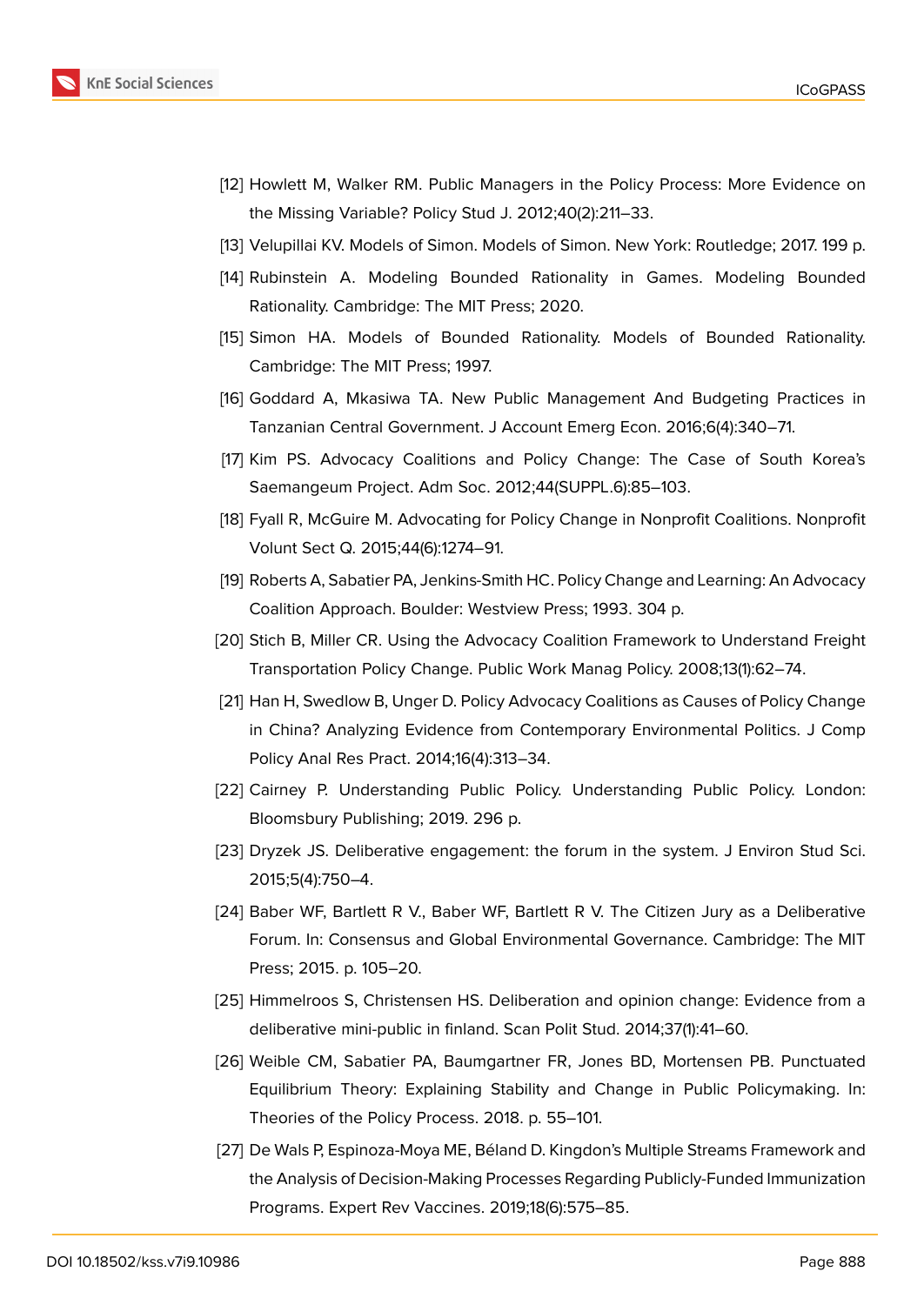

- [28] Zahariadis N. Handbook of Public Policy Agenda Setting. Handbook of Public Policy Agenda Setting. Cheltenham: Edward Elgar Publishing; 2016. 512 p.
- [29] Kingdon JW. The Policy Window, and Joining the Streams. New York: Longman; 1995. 254 p.
- [30] Greer S. John W. Kingdon, Agendas, Alternatives, and Public Policies. In: Lodge M, Page EC, Balla SJ, editors. The Oxford Handbook of Classics in Public Policy and Administration. Oxford: Oxford University Press; 2015.
- [31] Rawat P, Morris JC, Knutsen WL, Weiner T, David CP, Kingdon JW, et al. Kingdon's "Streams" Model at Thirty: Still Relevant in the 21st Century? Polit Policy. 2016;44(4):608–38.
- [32] Kingdon JW. Agendas, Alternatives, and Public Policies. New York: Pearson; 2013. 240 p.
- [33] Knaggård Å. The Multiple Streams Framework and the problem broker. Eur J Polit Res. 2015;54(3):450–65.
- [34] Béland D, Howlett M. The Role and Impact of the Multiple-Streams Approach in Comparative Policy Analysis. J Comp Policy Anal Res Pract. 2016;18(3):221–7.
- [35] Perry J, Kingdon JW. Agendas, Alternatives, and Public Policies. J Policy Anal Manag. 1985;4(4):621.
- [36] Li Y. Think tank 2.0 for deliberative policy analysis. Policy Sci. 2015;48(1):25–50.
- [37] Maddison S, Denniss R, Maddison S, Denniss R. Policy actors and policy instruments. In: An Introduction to Australian Public Policy. Cambridge: Cambridge University Press; 2013. p. 292.
- [38] Petridou E, Becker P, Sparf J. Policy Entrepreneurs in Public Administration: A Social Network Analysis. Polit Policy. 2021;49(2):414–45.
- [39] Petridou E, Mintrom M. A Research Agenda for the Study of Policy Entrepreneurs. Policy Stud J. 2021;49(4):943–67.
- [40] Mintrom M. So you want to be a policy entrepreneur? Policy Des Pract. 2019;2(4):307–23.
- [41] Whiting SH. Power and Wealth in Rural China. Power and Wealth in Rural China. Cambridge: Cambridge University Press; 2000.
- [42] PH. and Chang YC. Qualitative, quantitative, and mixed methods approaches. Research Design Qualitative Quantitative and Mixed Methods Approaches. Vol. 4, Research Design. 2009. 260 p.
- [43] Odimegwu CO. Methodological Issues in the Use of Focus Group Discussion as a Data Collection Tool. J Soc Sci. 2000;4(2–3):207–12.